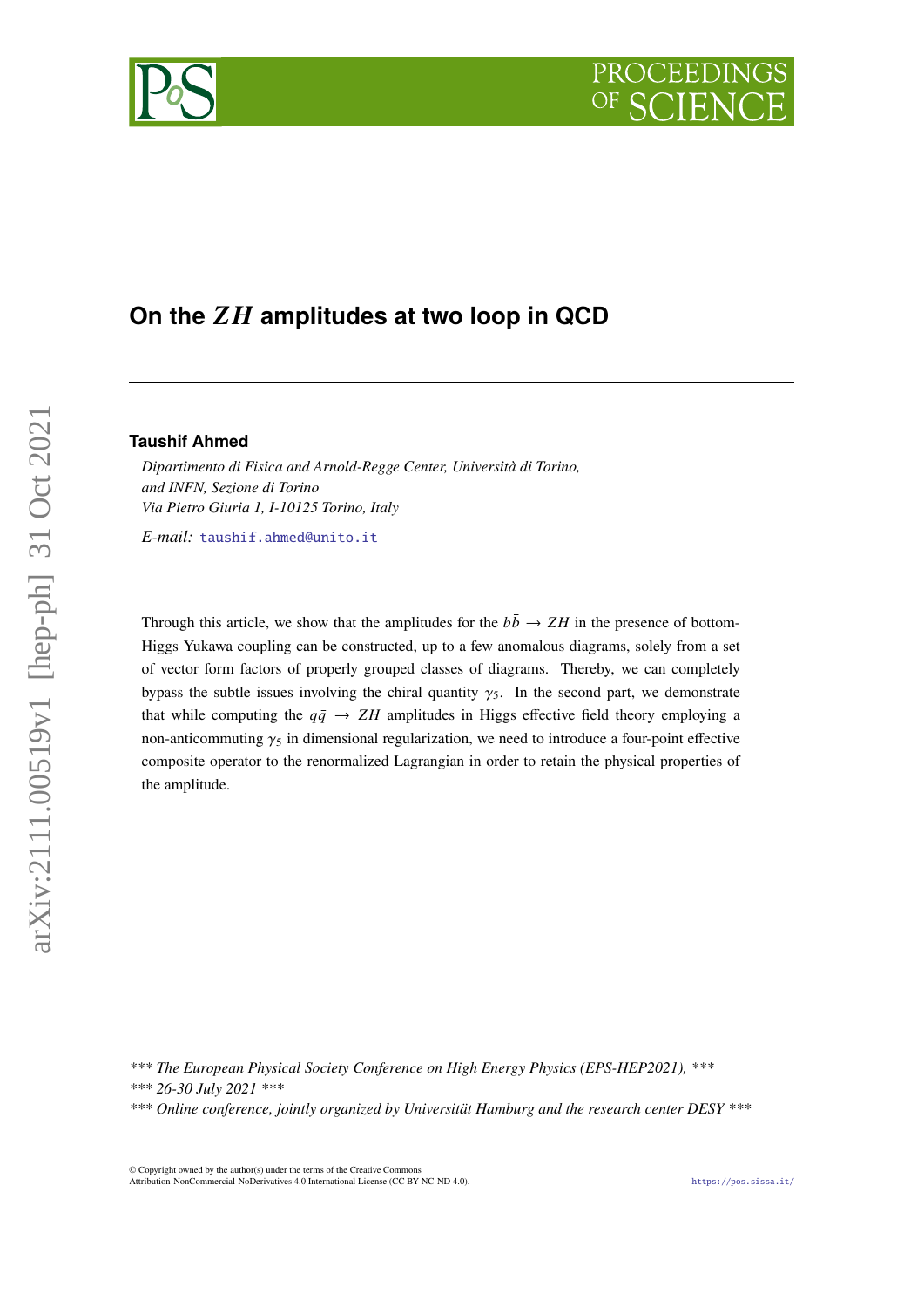### **Contents**

| $\mathbf{1}$ | Introduction                                                                                  |                         |
|--------------|-----------------------------------------------------------------------------------------------|-------------------------|
|              | 2 Axial vector form factors from vector counterparts for $b\bar{b} \rightarrow ZH$ amplitudes | $\mathbf{2}$            |
|              | 3 A pitfall in $q\bar{q} \rightarrow ZH$ amplitudes in Higgs effective field theory           | $\overline{\mathbf{4}}$ |
|              | 4 Conclusions                                                                                 | 6                       |
|              |                                                                                               |                         |

## <span id="page-1-0"></span>**1. Introduction**

VH events play an important role in the exploration of the Higgs physics at the Large Hadron Collider (LHC). Understanding the fundamentals of the electroweak symmetry breaking from direct experiment is of prime importance for which a detailed exploration is underway. The recent observation [\[1,](#page-6-0) [2\]](#page-6-1) of the Higgs boson decaying to a pair of bottom quarks gets its primary contribution from the VH channel. Due to its high phenomenological importance, there has been a significant number of computations available in the literature aiming to make the theoretical predictions more precise [\[3](#page-6-2)[–12\]](#page-6-3).

In this article, we consider the two-loop QCD corrections for the production of the scalar Higgs  $(H)$  in association with the Z boson through bottom quark annihilation in presence of bottom-Higgs non-zero Yukawa coupling. We show [\[13\]](#page-7-0) that the non-anomalous part of the axial amplitude can be obtained by completely bypassing an explicit computation of the axial part. This means we can completely avoid encountering the subtle issues involving the chiral quantity  $\gamma_5$ .

In the second part of the article, we show that while computing the two-loop QCD corrections to the production of  $HZ$  in Higgs effective field theory (HEFT), we are bound to encounter a striking phenomenon. In particular, we find that the amplitude computed using non-anticommuting  $\gamma_5$  in dimensional regularization fails to exhibit the expected chiral Ward identity and universal infrared behaviour. To restore these properties, we need to introduce an amendment involving four-point effective operator to the renormalized Lagrangian. On the other hand, if we apply an anticommuting  $\gamma_5$ , we do find the amplitudes fulfil all the expected properties.

# <span id="page-1-1"></span>**2.** Axial vector form factors from vector counterparts for  $b\bar{b} \rightarrow ZH$  amplitudes

We consider the production of massive Z and scalar Higgs  $(H)$  bosons through bottom  $(b)$ quark annihilation:

$$
b(p_1) + \bar{b}(p_2) \to Z(q_1) + H(q_2).
$$
 (1)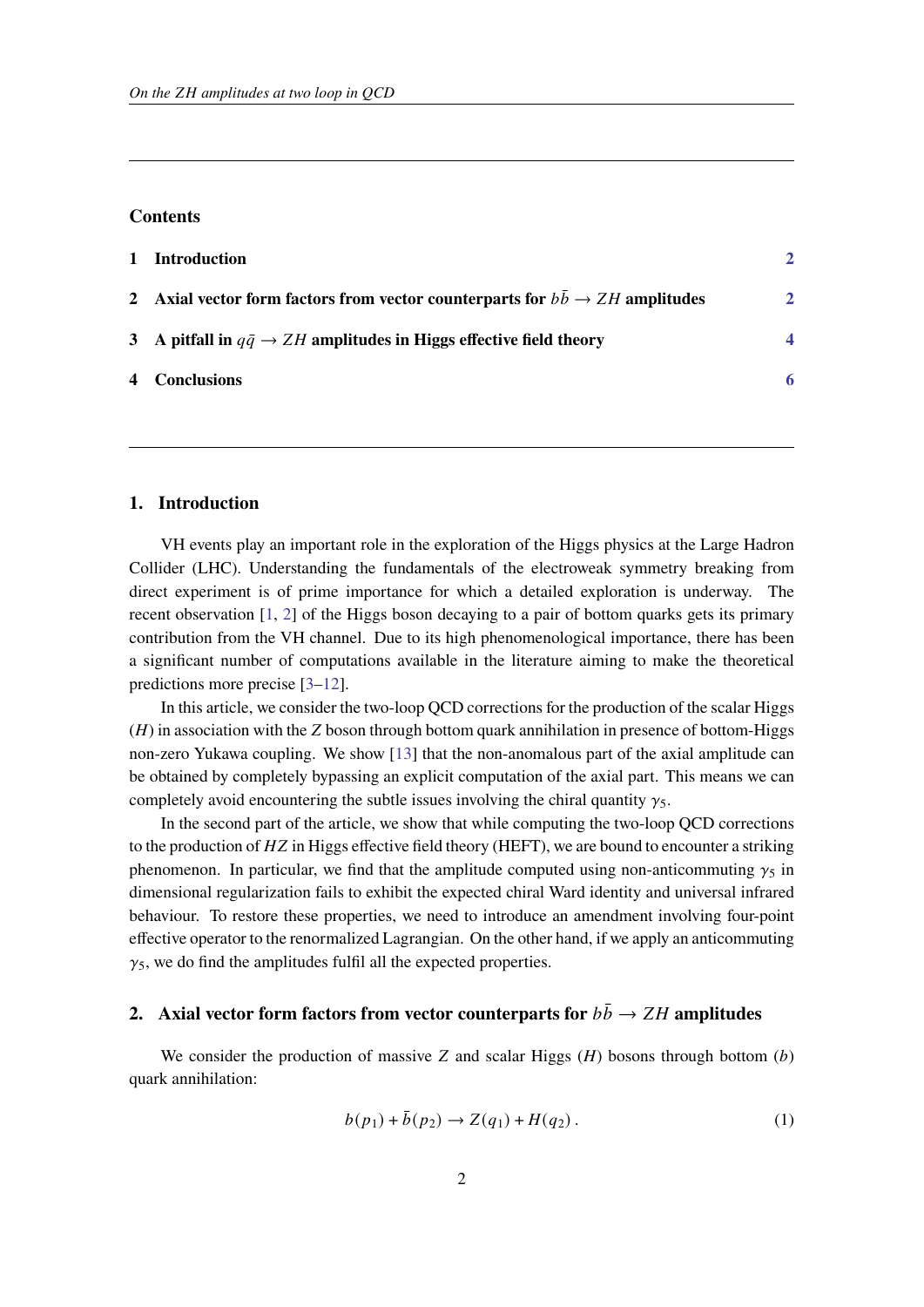<span id="page-2-0"></span>The quantities within the parentheses denote the corresponding four-momentum satisfying  $p_1^2$  =  $p_2^2 = 0$ ,  $q_1^2 = m_Z^2$ ,  $q_2^2 = m_H^2$ , where  $m_Z$  and  $m_H$  are respectively the masses of Z and H bosons. We define the Mandelstam variables as  $s \equiv (p_1 + p_2)^2$ ,  $t \equiv (p_1 - q_1)^2$ ,  $u \equiv (p_2 - q_1)^2$  with  $s + t + u = q_1^2 + q_2^2 = m_Z^2 + m_H^2$ . We keep a non-zero  $b\bar{b}H$  Yukawa coupling  $\lambda_b$ , otherwise b quark is treated as massless. The top quark is considered as infinitely heavy and hence we work in  $n_f = 5$ 



**Figure 1:** Leading order Feynman diagrams that involve the bottom-Higgs Yukawa coupling.

massless flavor limit. In this article, we compute the two-loop scattering amplitude in QCD for the non-Drell-Yan type diagrams, as shown in figure [1.](#page-2-0) We parameterize the scattering amplitude as

$$
\mathcal{M} = \lambda_b \,\overline{v}(p_2) \,\Gamma^{\mu} \, u(p_1) \, \varepsilon_{\mu}^* (q_1)
$$
\n
$$
= \overline{v}(p_2) \left( \lambda_b \, g_{V,b} \, \Gamma_{vec}^{\mu} + \lambda_b \, g_{A,b} \, \Gamma_{axi}^{\mu} \right) u(p_1) \, \varepsilon_{\mu}^* (q_1)
$$
\n
$$
\equiv \lambda_b \, g_{V,b} \mathcal{M}_{vec} + \lambda_b \, g_{A,b} \mathcal{M}_{axi} \,. \tag{2}
$$

The symbol  $\Gamma^{\mu} \equiv g_{V,b}\Gamma^{\mu}_{vec} + g_{A,b}\Gamma^{\mu}_{axi}$  represents a matrix in the spinor space with the vector and axial vector couplings  $g_{V,b}$  and  $g_{A,b}$ , respectively.  $\varepsilon^*_{\mu}$  is the polarization vector of the Z boson. Our *goal* is to demonstrate an elegant formalism [\[13\]](#page-7-0) that allows us to get the non-anomalous axial contributions by bypassing the explicit computation. In particular, we show how to get this contribution from the vector part of the amplitude.

<span id="page-2-1"></span>

**Figure 2:** Sample diagrams where the Higgs or Higgs+Z bosons couple to a quark loop.

We employ an anticommuting  $\gamma_5^{\text{AC}}$  $_{5}^{\text{AC}}$  in  $D = 4 - 2\epsilon$  dimensions. Note that the set of diagrams, as shown in figure [2,](#page-2-1) where either Higgs or Higgs+Z bosons get radiated from closed fermionic loop identically vanish owing to the trace over an odd number of  $\gamma$  matrices. Therefore, at two-loop we get non-zero contributions only from those diagrams where  $Z$  boson couples to the open  $b$ quark line and consequently the  $\gamma_5^{\text{AC}}$  $\int_{5}^{AC}$  in  $\Gamma^{\mu}_{axi}$  can be anticommuted next to an external b quark spinor. This non-zero contribution is categorised as class-ZH and class-HZ corresponding to the QCD corrections to the tree level diagrams (A) and (B), respectively in figure [1.](#page-2-0) The reason we perform this separation is because of the presence of a chirality flipping Yukawa interaction on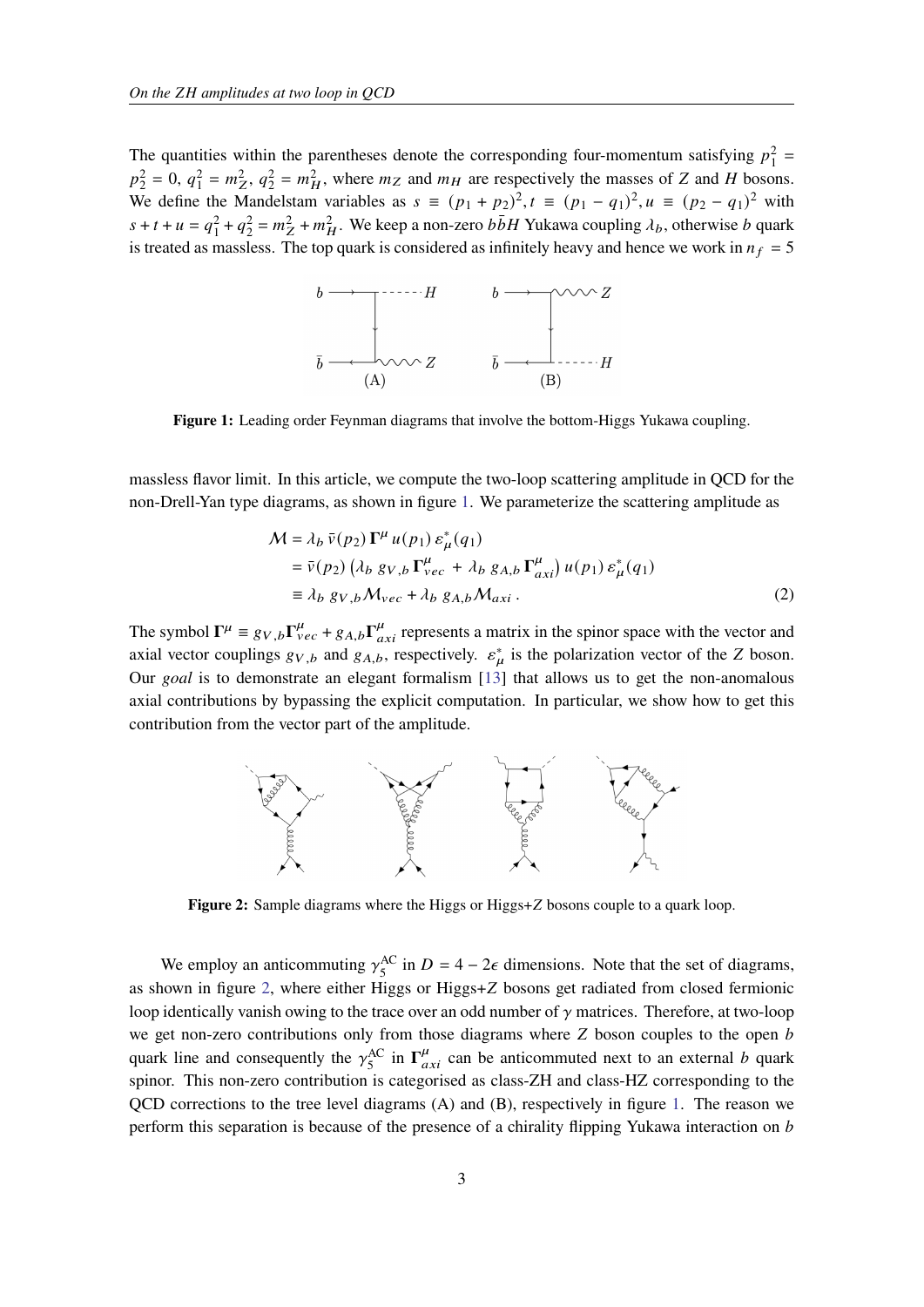quark line a relative negative sign gets generated between these two class of contributions when we push the  $\gamma_5^{\text{AC}}$  $^{AC}_{5}$  next to the same external *b* quark spinor. This is also the reason why the vector and non-anomalous axial form factors are not identical to each other. Let us focus solely on the vector part of the amplitude and decompose it as

$$
\mathcal{M}_{vec} = \bar{v}(p_2) \left( \Gamma_{ZH}^{\mu} + \Gamma_{HZ}^{\mu} \right) u(p_1) \, \varepsilon_{\mu}^*(q_1) \n\Gamma_X^{\mu} = F_{1,X} p_1^{\mu} + F_{2,X} p_2^{\mu} + F_{3,X} q_1^{\mu} + F_{4,X} \gamma^{\mu} q_1, \quad X = ZH, HZ,
$$
\n(3)

where we denote the scalar form factors by  $F_{i,X}$ . We can calculate the set of projectors [\[12,](#page-6-3) [14\]](#page-7-1) for this aforementioned tensor decomposition. In the absence of axial coupling, the above four tensorial structures are linearly independent and complete in  $D$  dimensions for  $M_{vec}$  irrespective of the QCD loop order.

By applying the projectors we get the scalar form factors without encountering any subtlety related to the  $\gamma_5$ . The renormalisation of the bare form factors is also straightforward as dictated by the vector part of the amplitude. The complete vector form factors  $F_{i,vec}$  are obtained through

<span id="page-3-1"></span>
$$
F_{i,vec} = F_{i,ZH} + F_{i,HZ} \quad \text{for } i = 1, 2, 3, 4 \,. \tag{4}
$$

Now let us come back to the axial part. We can decompose it into non-anomalous or non-singlet and anomalous or singlet contributions

$$
\mathcal{M}_{axi} = \mathcal{M}_{axi(ns)} + \mathcal{M}_{axi(s)}\,. \tag{5}
$$

Similar to the vector part, we perform a Lorentz covariant decomposition of the non-singlet part of the amplitude by applying  $\gamma_5^{\text{AC}}$  $^{AC}_{5}$  in *D* dimensions which reads as

$$
\mathcal{M}^{\mu}_{axi(ns)} = \bar{\nu}(p_2) \left( F_{1,axi(ns)} p_1^{\mu} + F_{2,axi(ns)} p_2^{\mu} + F_{3,axi(ns)} q_1^{\mu} + F_{4,axi(ns)} \gamma^{\mu} \dot{q}_1 \right) \gamma_5 u(p_1) \,. \tag{6}
$$

We find that the aforementioned scalar form factors can be obtained from the vector parts through

<span id="page-3-2"></span>
$$
F_{i,axi(ns)} = F_{i,HZ} - F_{i,ZH} \tag{7}
$$

The reason behind the appearance of the relative negative sign is discussed in the text above [\(3\)](#page-3-1). In ref. [\[12\]](#page-6-3), we explicitly computed the axial form factors by treating  $\gamma_5$  appropriately. While comparing the ultraviolet renormalized finite remainders, we find a perfect agreement. Note that the ultraviolet renormalization that is required to obtain [\(7\)](#page-3-2) is identical to that of the vector counterpart. The results of the partial form factors  $F_{i,ZH}$  and  $F_{i,HZ}$  can be found from the ancillary files of ref. [\[13\]](#page-7-0). The singlet part of the amplitude can not be restored by this method, it must be computed explicitly by applying a non-anticommuting  $\gamma_5$  prescription, as demonstrated in ref. [\[12\]](#page-6-3).

## <span id="page-3-0"></span>**3.** A pitfall in  $q\bar{q} \rightarrow ZH$  amplitudes in Higgs effective field theory

In this section, we consider the production of  $ZH$  through quark annihilation within the framework of Higgs effective field theory where the top quark loop in integrated out by treating it infinitely heavy. In figure [3,](#page-4-0) we show some sample diagrams at the leading order. By decomposing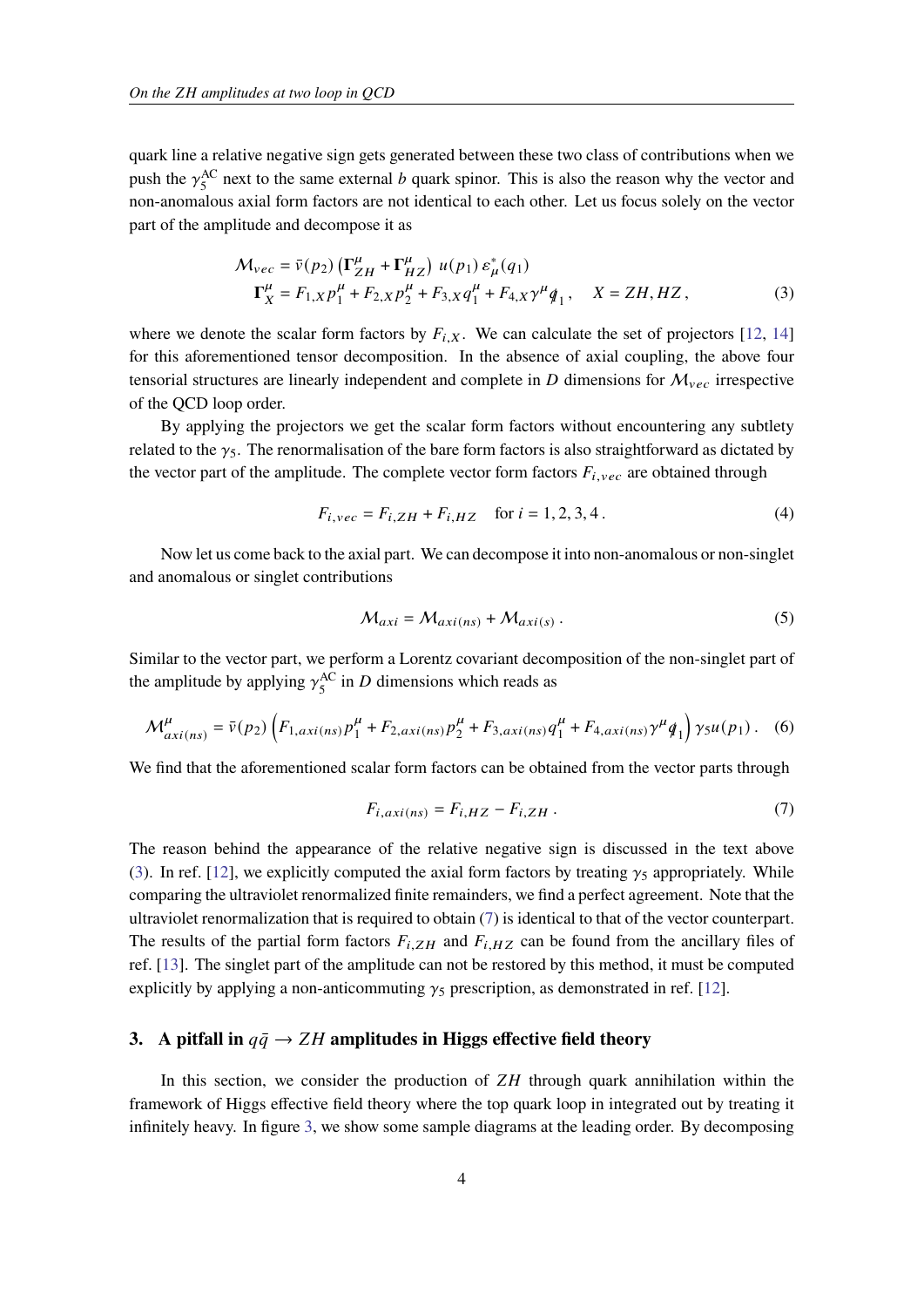

<span id="page-4-0"></span>**Figure 3:** Sample diagrams at the leading order in HEFT. The external curly and dotted lines respectively denote the  $Z$  and  $H$ -bosons.

the amplitude M into a vector ( $M_{vec}$ ) and axial ( $M_{axi}$ ) parts, we can perform a Lorentz covariant decomposition in  $D$  dimensions as

$$
\mathcal{M}_{vec}^{\mu} = \bar{\nu}(p_2) \left( \mathcal{F}_{1,vec} q_1 p_1^{\mu} + \mathcal{F}_{2,vec} q_1 p_2^{\mu} + \mathcal{F}_{3,vec} q_1 q_1^{\mu} + \mathcal{F}_{4,vec} \gamma^{\mu} \right) u(p_1)
$$
  
\n
$$
\mathcal{M}_{axi}^{\mu} \equiv \bar{\nu}(p_2) \left( \mathcal{F}_{1,axi} q_1 p_1^{\mu} + \mathcal{F}_{2,axi} q_1 p_2^{\mu} + \mathcal{F}_{3,axi} q_1 q_1^{\mu} + \mathcal{F}_{4,axi} \gamma^{\mu} \right) \gamma_5 u(p_1).
$$
 (8)

The axial part consists of the non-singlet,  $\mathcal{M}^{\mu}_{axi(ns)}$ , and singlet,  $\mathcal{M}^{\mu}_{axi(s)}$ , contributions. While focusing on the non-singlet part and performing the calculation employing an anticommuting  $\gamma_5$ , we find that the finite remainders of the form factors satisfy

<span id="page-4-1"></span>
$$
\mathcal{F}_{i,axi(ns)}^{(l)} = \mathcal{F}_{i,vec}^{(l)}, \quad i = 1, 2, 3, 4, \quad l = 1, 2,
$$
\n(9)

with

$$
\mathcal{F}_{i,va} = \sum_{l=1}^{\infty} a_s^{(l+1)}(\mu_R) \mathcal{F}_{i,va}^{(l)}, \quad va = vec, axi(ns).
$$
 (10)

We denote the strong coupling constant at the renormalization scale  $\mu_R$  by  $a_s(\mu_R) \equiv \alpha_s(\mu_R)/(4\pi)$ . The identity in [\(9\)](#page-4-1) leads to the expected chiral invariance. Our method of computation is presented in detail in refs. [\[12,](#page-6-3) [13\]](#page-7-0). Instead of applying the anticommuting (AC)  $\gamma_5$ , if we employ a prescription of non-anticommuting (NAC)  $\gamma_5$ , we encounter the violation of the above identity.

In dimensional regularization, we can define a NAC  $\gamma_5$  as [\[15,](#page-7-2) [16\]](#page-7-3)

$$
\gamma_5 = -\frac{i}{4!} \varepsilon_{\mu\nu\rho\sigma} \gamma^{\mu} \gamma^{\nu} \gamma^{\rho} \gamma^{\sigma} , \qquad (11)
$$

where the Lorentz indices of the Levi-civita symbol  $\varepsilon_{\mu\nu\rho\sigma}$  are treated in D dimensions [\[17\]](#page-7-4). Due to this definition, we need an additional care  $[17-19]$  $[17-19]$  while performing the ultraviolet renormalization to ensure the restoration of the Ward identity. However, surprisingly we find that the expected Ward identity gets violated while comparing the finite remainders ( $\epsilon \to 0$ ). Although the LO vector finite remainders are identical to the corresponding quantities obtained using AC  $\gamma_5$ , the axial ones are not. In particular, we discover that

$$
\mathcal{F}_{i,axi(ns)}^{(1),\text{NAC}} = \mathcal{F}_{i,vec}^{(1)}, \quad i = 1, 2, 3,
$$
\n
$$
\mathcal{F}_{4,axi(ns)}^{(1),\text{NAC}} \neq \mathcal{F}_{4,vec}^{(1)}.
$$
\n(12)

This immediately implies the violation of the Ward identity even at the LO level

$$
q_{1,\mu} M_{axi(ns)}^{\mu,\text{NAC}} \neq 0. \tag{13}
$$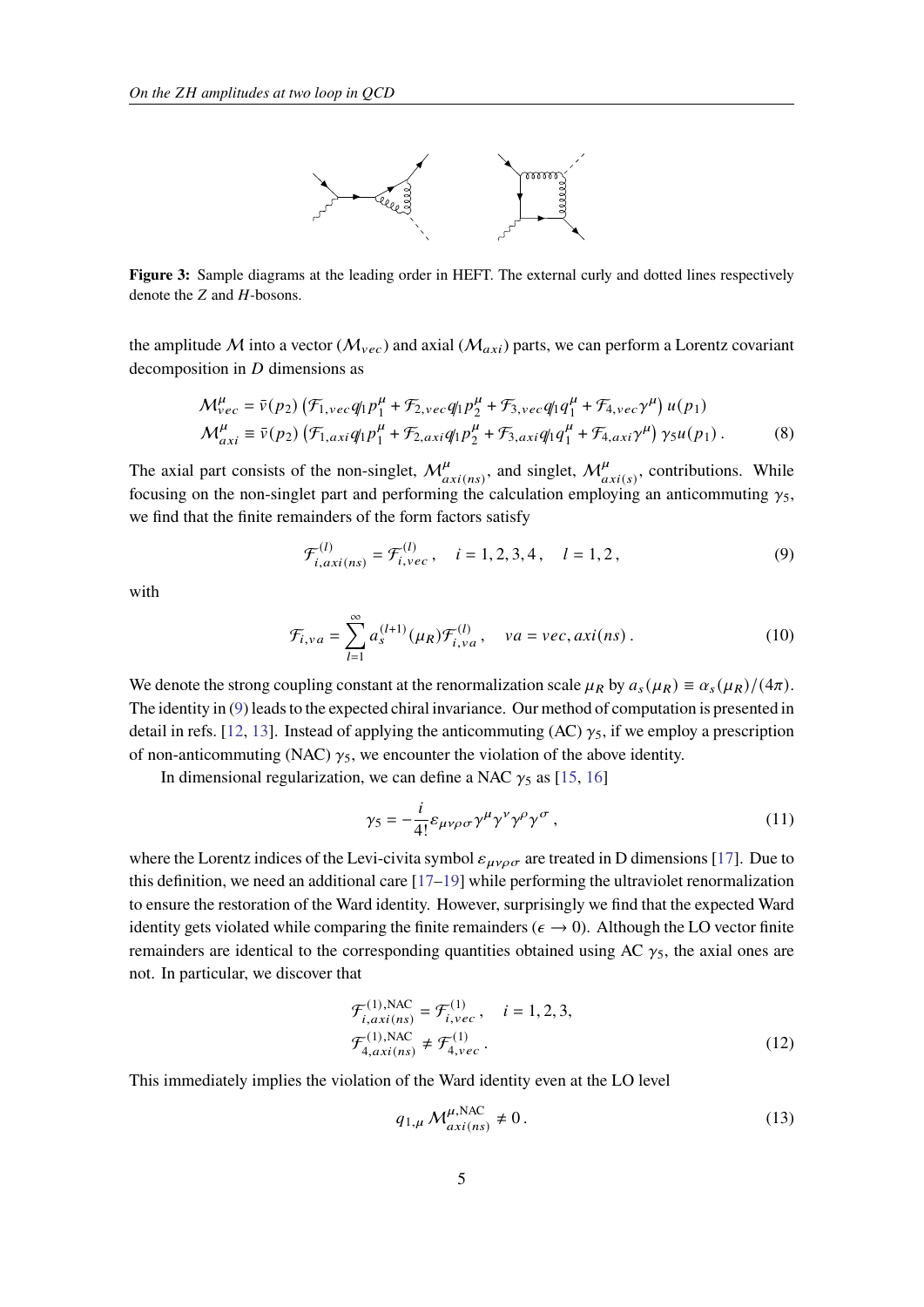We find that the Ward identity can be restored if we introduce an amendment term of the form

$$
\mathcal{J}^{\mu,\text{NAC}} \equiv Z_5^h(a_s) \mathbf{C} \left( \bar{\nu}(p_2) \left[ \gamma^\mu \gamma_5 \right]_L u(p_1) \right) \tag{14}
$$

<span id="page-5-1"></span>to the renormalized Lagrangian. This amendment term can be visualised as a four-point local composite operator as shown in figure [4.](#page-5-1) The constant factor  $\mathbf{C} \equiv a_s (-4C_F) C_H/v$  absorbs the overall  $a_s^2$  of the LO amplitude.  $C_F$  is the quadratic Casimir of SU( $n_c$ ) gauge group in fundamental representation.  $C_H$  and  $\nu$  are respectively the Wilson coefficient and vacuum expectation value of the scalar Higgs. The symbol  $[]_L$  means the quantity is renormalized according to the Larin



**Figure 4:** The amendment vertex to the Lagrangian for using NAC in HEFT

scheme [\[17,](#page-7-4) [18\]](#page-7-6). We introduce an additional renormalization constant  $Z_5^h$  $_{5}^{h}(a_{s}) = 1 + O(a_{s})$  which should be determined order by order in perturbation theory. By performing an explicit computation to the next-to-leading order, we find [\[13\]](#page-7-0) that the corresponding non-singlet contribution as

$$
Z_{5,ns}^{h}(a_s) = 1 + a_s \left( \frac{-\beta_0}{\epsilon} + \frac{107}{18} C_A - 7C_F - \frac{1}{9} n_f \right) + O(a_s^2), \qquad (15)
$$

and the singlet as

$$
Z_{5,s}^{h}(a_s) = 1 + a_s \left( -\frac{3}{2} \frac{1}{\epsilon} - \frac{3}{4} \right) + O(a_s^2) \,. \tag{16}
$$

We denote the quadratic Casimir in adjoint representation of  $SU(n_c)$  gauge group by  $C_A$ , the number of active light quark flavor by  $n_f$  and the leading coefficient of QCD  $\beta$  function by  $\beta_0 = 11C_A/3 - 2n_f/3.$ 

To summarise, the renormalised effective Lagrangian with a non-anticommuting  $\gamma_5$  for computing the  $q\bar{q} \rightarrow ZH$  in HEFT can be written as

$$
\mathcal{L}_R = \left[ \mathcal{L}_c + \mathcal{L}_{\text{heff}} \right]_R + \kappa Z_5^h(a_s) \mathbf{C} \left( \bar{q}_R(x) \left[ \gamma^\mu \gamma_5 \right]_L q_R(x) \right) Z_\mu(x) H(x) \,, \tag{17}
$$

where  $\kappa_{ns} = c_t g_{A,q}$  and  $\kappa_s = c_t g_{A,b}$ . The second term is the new amendment which does not arise while computing non-anomalous set of diagrams employing the anticommuting  $\gamma_5$  scheme.

### <span id="page-5-0"></span>**4. Conclusions**

Through this article, we demonstrate two salient features of the  $ZH$  amplitudes through quark annihilation. (1) The non-singlet (non-anomalous) part of the axial form factors of the  $b\bar{b} \rightarrow ZH$ can be computed from a set of vector form factors, thus by completely bypassing the handling of  $\gamma_5$ . (2) While computing the  $q\bar{q} \rightarrow ZH$  amplitudes in HEFT by employing a non-anticommuting  $\gamma_5$  in dimensional regularization, we need to introduce a four-point effective composite operator to the renormalized Lagrangian in order to fulfil the expected Ward identity.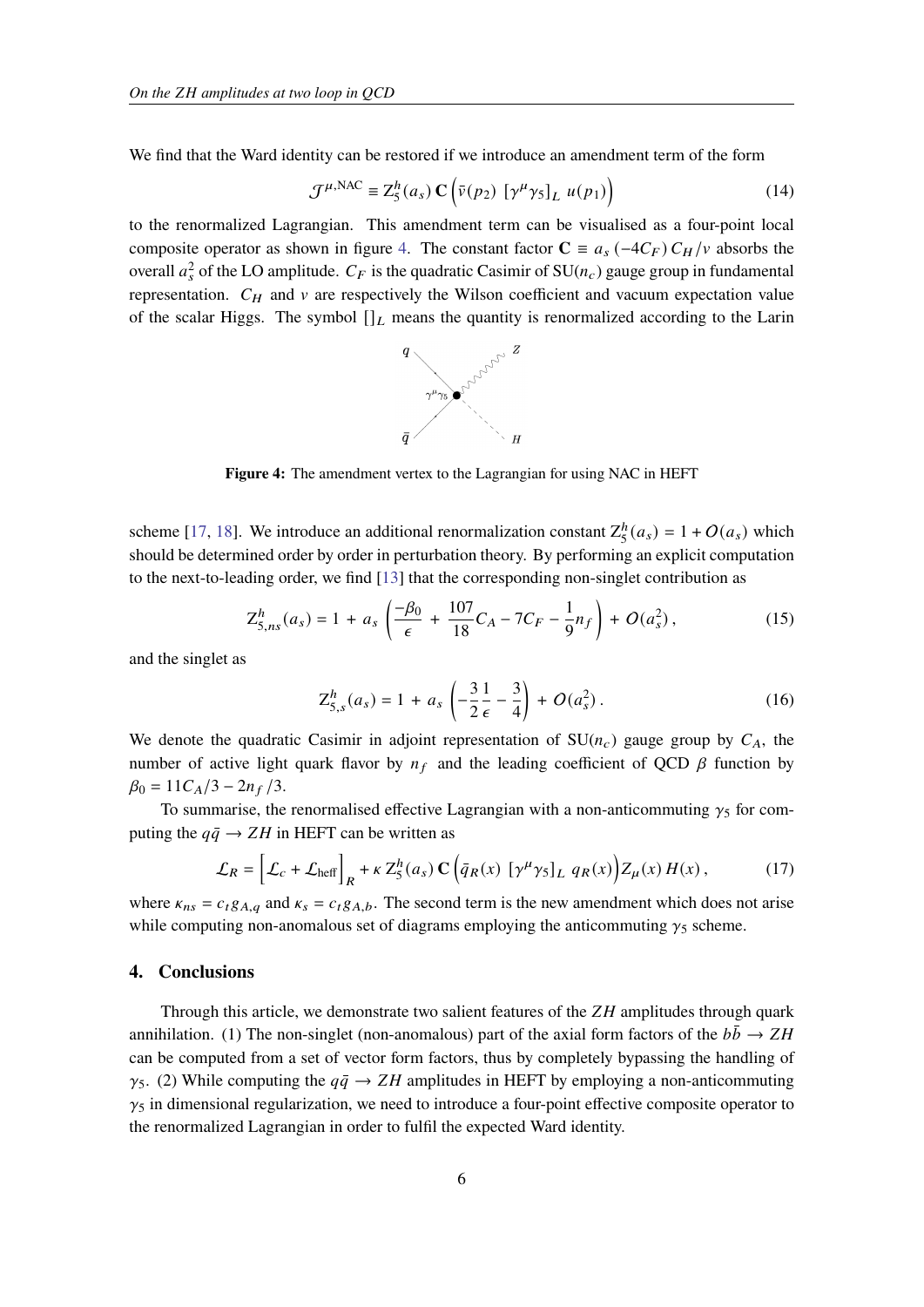### **Acknowledgements**

The author, together with Werner Bernreuther, Long Chen, and Michał Czakon thank the organisers of EPS-HEP2021.

**Funding information** The author received funding from the European Research Council (ERC) under the European Union's Horizon 2020 research and innovation programme *High precision multi-jet dynamics at the LHC* (ERC Condsolidator grant agreement No 772009).

#### **References**

- <span id="page-6-0"></span>[1] **ATLAS** Collaboration, M. Aaboud *et al., Observation of*  $H \rightarrow b\bar{b}$  *decays and VH production with the ATLAS detector*, *Phys. Lett.* **B786** [\(2018\) 59–86,](http://dx.doi.org/10.1016/j.physletb.2018.09.013) [arXiv:1808.08238](http://arxiv.org/abs/1808.08238) [\[hep-ex\]](http://arxiv.org/abs/1808.08238).
- <span id="page-6-1"></span>[2] **CMS** Collaboration, A. M. Sirunyan *et al.*, *Observation of Higgs boson decay to bottom quarks*, *Phys. Rev. Lett.* **121** [no. 12, \(2018\) 121801,](http://dx.doi.org/10.1103/PhysRevLett.121.121801) [arXiv:1808.08242 \[hep-ex\]](http://arxiv.org/abs/1808.08242).
- <span id="page-6-2"></span>[3] O. Brein, A. Djouadi, and R. Harlander, *NNLO QCD corrections to the Higgs-strahlung processes at hadron colliders*, *Phys. Lett.* **B579** [\(2004\) 149–156,](http://dx.doi.org/10.1016/j.physletb.2003.10.112) [arXiv:hep-ph/0307206](http://arxiv.org/abs/hep-ph/0307206) [\[hep-ph\]](http://arxiv.org/abs/hep-ph/0307206).
- [4] O. Brein, R. Harlander, M. Wiesemann, and T. Zirke, *Top-Quark Mediated Effects in Hadronic Higgs-Strahlung*, *[Eur. Phys. J.](http://dx.doi.org/10.1140/epjc/s10052-012-1868-6)* **C72** (2012) 1868, [arXiv:1111.0761 \[hep-ph\]](http://arxiv.org/abs/1111.0761).
- [5] T. Ahmed, M. Mahakhud, N. Rana, and V. Ravindran, *Drell-Yan Production at Threshold to Third Order in QCD*, *Phys. Rev. Lett.* **113** [no. 11, \(2014\) 112002,](http://dx.doi.org/10.1103/PhysRevLett.113.112002) [arXiv:1404.0366](http://arxiv.org/abs/1404.0366) [\[hep-ph\]](http://arxiv.org/abs/1404.0366).
- [6] G. Ferrera, M. Grazzini, and F. Tramontano, *Associated ZH production at hadron colliders: the fully differential NNLO QCD calculation*, *Phys. Lett.* **B740** [\(2015\) 51–55,](http://dx.doi.org/10.1016/j.physletb.2014.11.040) [arXiv:1407.4747 \[hep-ph\]](http://arxiv.org/abs/1407.4747).
- [7] Y. Li, A. von Manteuffel, R. M. Schabinger, and H. X. Zhu, *N* <sup>3</sup>*LO Higgs boson and Drell-Yan production at threshold: The one-loop two-emission contribution*, *[Phys. Rev.](http://dx.doi.org/10.1103/PhysRevD.90.053006)* **D90** [no. 5, \(2014\) 053006,](http://dx.doi.org/10.1103/PhysRevD.90.053006) [arXiv:1404.5839 \[hep-ph\]](http://arxiv.org/abs/1404.5839).
- [8] S. Catani, L. Cieri, D. de Florian, G. Ferrera, and M. Grazzini, *Threshold resummation at N* <sup>3</sup>*LL accuracy and soft-virtual cross sections at N*3*LO*, *Nucl. Phys.* **B888** [\(2014\) 75–91,](http://dx.doi.org/10.1016/j.nuclphysb.2014.09.012) [arXiv:1405.4827 \[hep-ph\]](http://arxiv.org/abs/1405.4827).
- [9] M. C. Kumar, M. K. Mandal, and V. Ravindran, *Associated production of Higgs boson with vector boson at threshold N*3*LO in QCD*, *JHEP* **03** [\(2015\) 037,](http://dx.doi.org/10.1007/JHEP03(2015)037) [arXiv:1412.3357](http://arxiv.org/abs/1412.3357) [\[hep-ph\]](http://arxiv.org/abs/1412.3357).
- [10] J. M. Campbell, R. K. Ellis, and C. Williams, *Associated production of a Higgs boson at NNLO*, *JHEP* **06** [\(2016\) 179,](http://dx.doi.org/10.1007/JHEP06(2016)179) [arXiv:1601.00658 \[hep-ph\]](http://arxiv.org/abs/1601.00658).
- [11] G. Ferrera, G. Somogyi, and F. Tramontano, *Associated production of a Higgs boson decaying into bottom quarks at the LHC in full NNLO QCD*, *[Phys. Lett.](http://dx.doi.org/10.1016/j.physletb.2018.03.021)* **B780** (2018) [346–351,](http://dx.doi.org/10.1016/j.physletb.2018.03.021) [arXiv:1705.10304 \[hep-ph\]](http://arxiv.org/abs/1705.10304).
- <span id="page-6-3"></span>[12] T. Ahmed, A. H. Ajjath, L. Chen, P. K. Dhani, P. Mukherjee, and V. Ravindran, *Polarised Amplitudes and Soft-Virtual Cross Sections for*  $b\bar{b} \rightarrow ZH$  *at NNLO in OCD, [JHEP](http://dx.doi.org/10.1007/JHEP01(2020)030)* 01 [\(2020\) 030,](http://dx.doi.org/10.1007/JHEP01(2020)030) [arXiv:1910.06347 \[hep-ph\]](http://arxiv.org/abs/1910.06347).